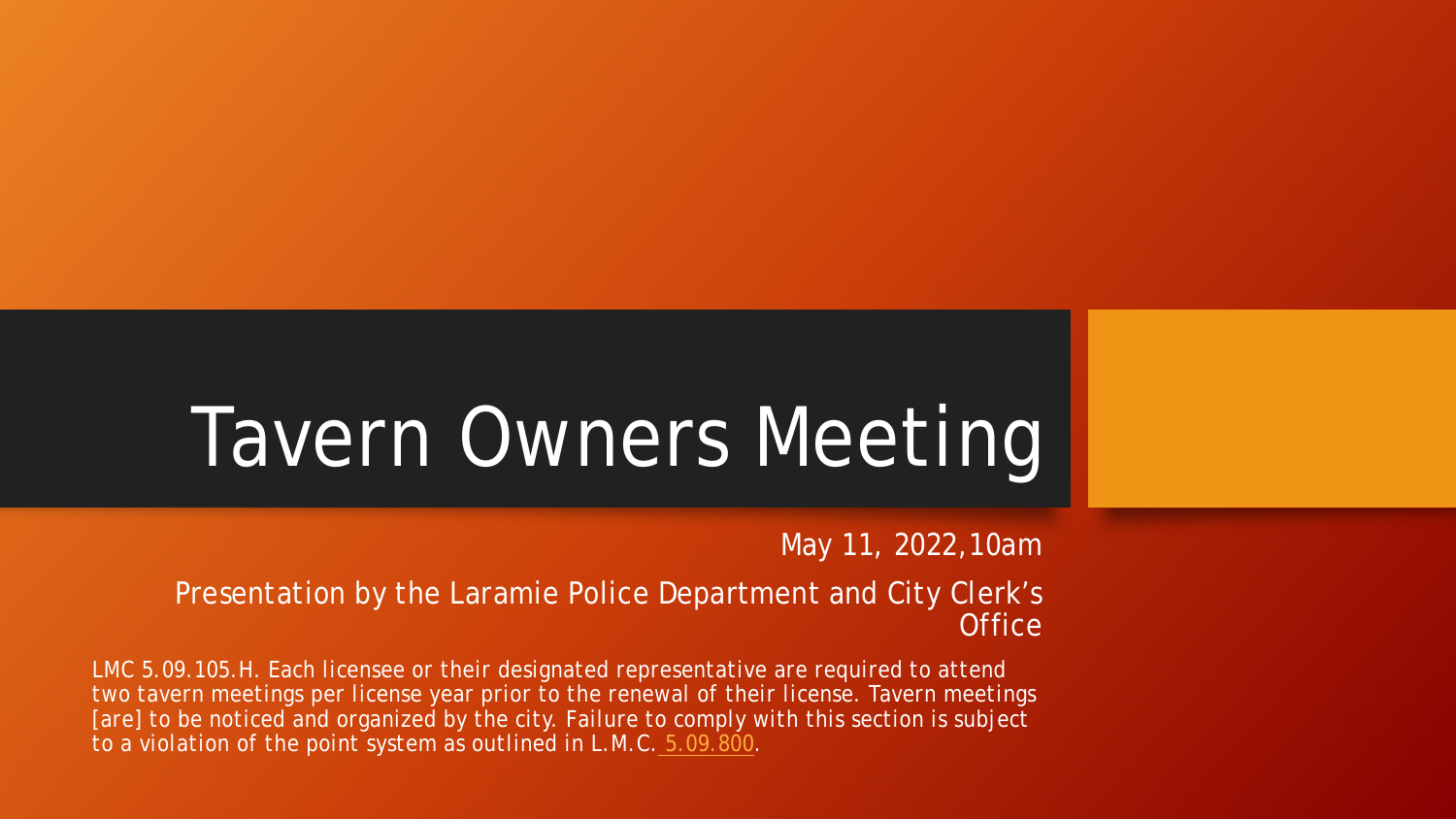

- I. Roll Call
- II. Compliance Checks
- III. TiPS Training
- IV. Open Container Area
- V. Laramie Jubilee Days
- VI. Laramie Municipal Code Changes as a result of HB0015 and HB0055
- VII. Adjourn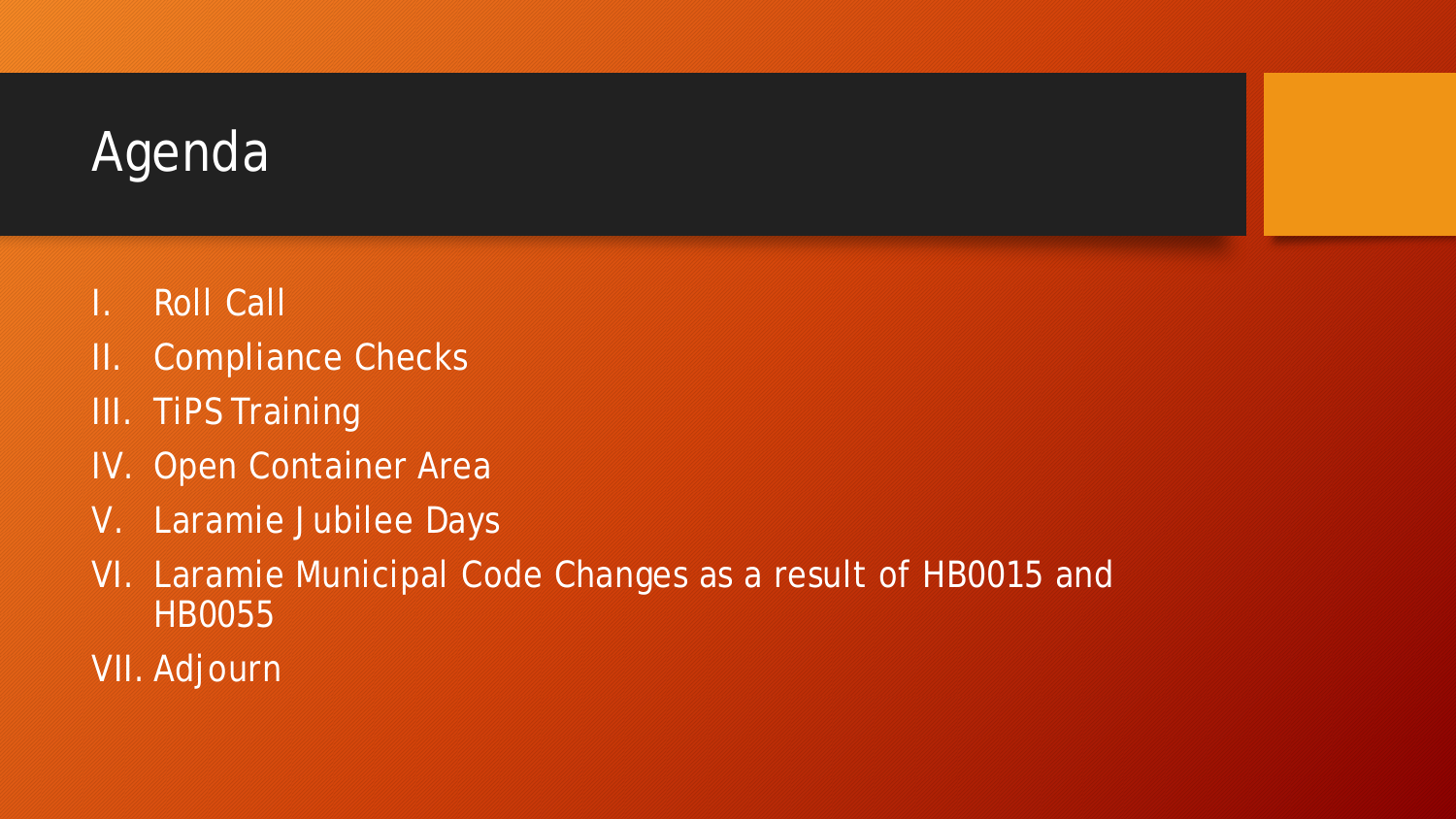### Compliance Checks

- 5 Compliance check failures out of 66 active licenses (8%)
	- Reasons for failure included ID not being checked

Have license holders been using a new training tool that has helped with compliance? (11 failures last year compared to 5 this year)

Laramie Municipal Code [5.09.800](https://library.municode.com/wy/laramie/codes/code_of_ordinances?nodeId=TIT5BUTALIRE_CH5.09ALBE_5.09.800POSYALBELIVISU). Point System for Alcohol Beverage License Violations and Suspensions describe the fines and assessments associated with serving alcohol to a minor and other violations.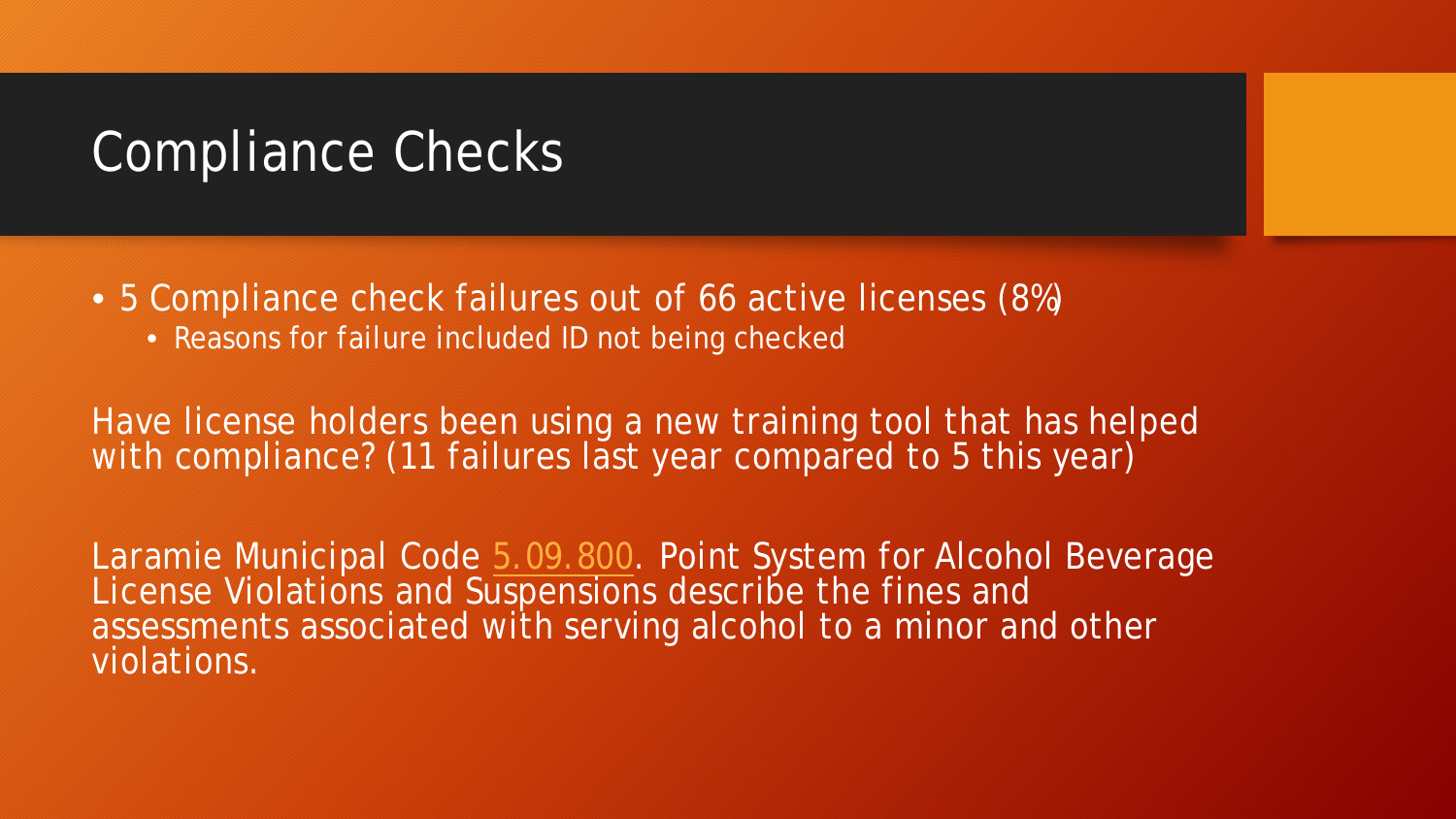# TiPS Training

#### • LMC 5.09.105.G.

Each licensee and all managers, supervisory personnel, and all persons who will be selling, serving or managing the sale of alcoholic beverages employed at the licensed premises shall complete an alcohol server training program certified by the Wyoming liquor division within 90 days of employment. Licensees shall maintain, upon the premises, a current list of applicable employees/participants with their date of hire/service, dates of orientation training and successful completion of the division's approved training program including any required continuing training. The list shall be available for inspection by the city clerk or city manager's designee within a reasonable time period. Upon application for liquor license or renewal of a liquor license, a license holder shall submit an annual report to the city clerk on completion orientation training or of an alcohol server training program by the licensee or persons who will be selling, serving or managing the sale of alcoholic beverages.

#### Thank you Susy Shipp ([lawler.susy@gmail.com](mailto:lawler.susy@gmail.com)) for providing the most recent training opportunity.

• If you are not receiving updates from the City Clerk's office with dates, please send an email to [clerk@cityoflaramie.org](mailto:clerk@cityoflaramie.org) to update your email address. Notification for training and information for sent periodically.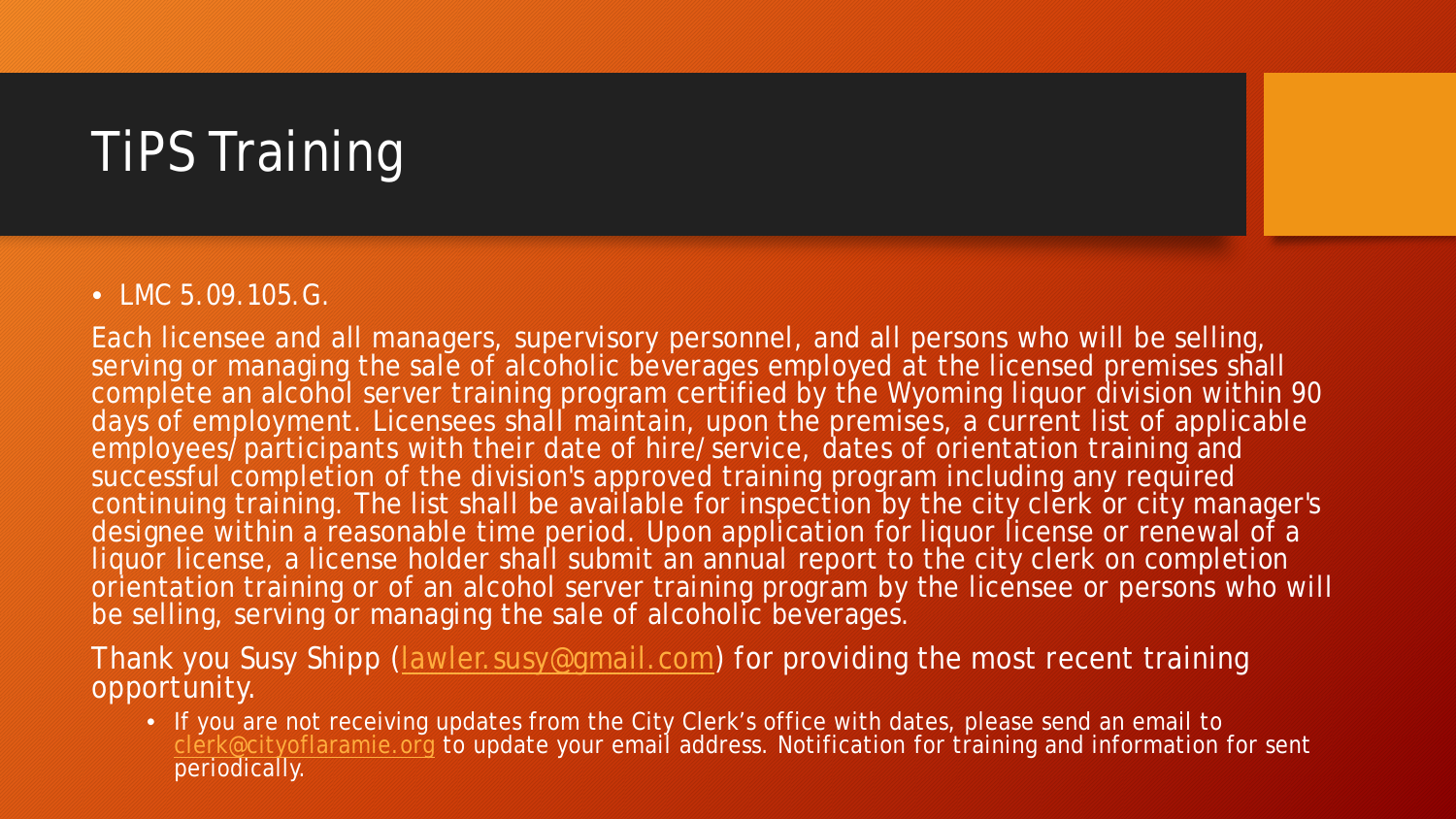# Open Container Area (Resolution 2022-28)

- Effective Dates Thursday, May 26 through Saturday, October 29, 2022
	- Every day of the week Monday-Sunday
	- 11am-9pm
	- No Glass.

Sales for off-premises consumption is allowed for the following license types per Wyoming State Statute:

- Retail Liquor License
- Microbrewery Permit
- **Microbrewery Satellite**
- Winery Permit
- Winery Satellite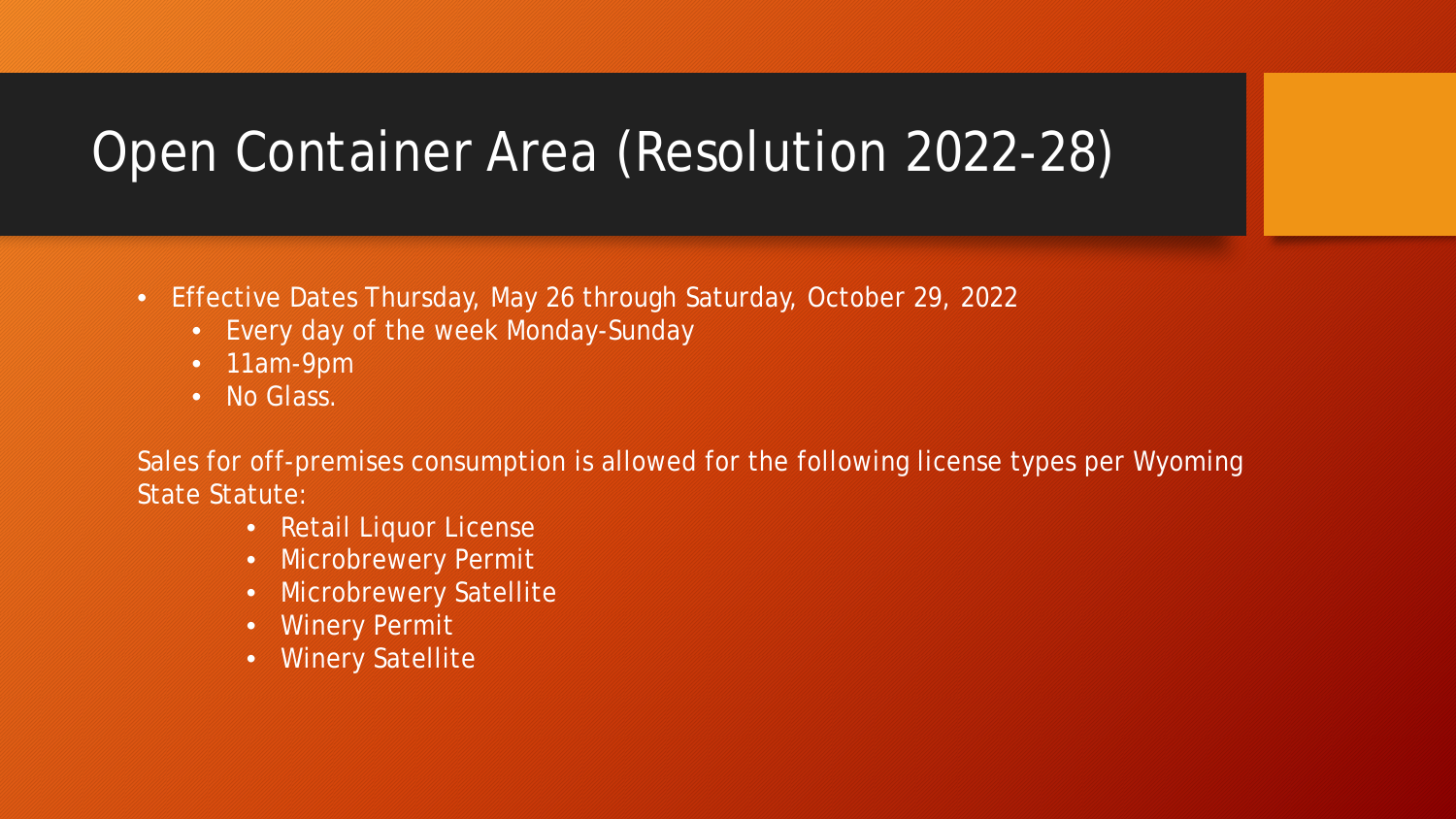#### Entities that may serve for consumption in the OCA are listed below. Microbrewery, Winery and Winery/Manufacturing Satellite establishments may only serve the products they produce for OCA consumption.

| <b>License No</b> | <b>Applicant</b>                   | <b>DBA</b>                         | Location Address   Location City   State |                |           | Zip   |
|-------------------|------------------------------------|------------------------------------|------------------------------------------|----------------|-----------|-------|
| 4                 | <b>HENSLEY PROPERTY HOLDINGS</b>   | <b>ROXIES ON GRAND</b>             | 221 E GRAND                              | <b>LARAMIE</b> | <b>WY</b> | 82070 |
| 5                 | <b>COYOTE LAND INC</b>             | <b>COWBOY SALOON &amp; DANCE</b>   | <u>108 S 2ND STREET</u>                  | <b>LARAMIE</b> | <b>WY</b> | 82070 |
| 6                 | <b>E &amp; K SMITH ENTERPRISES</b> | <b>ALIBI WOOD FIRE PIZZA AND</b>   | 404 S 4TH STREET                         | <b>LARAMIE</b> | <b>WY</b> | 82070 |
| <b>11</b>         | <b>SWEET MELISSA'S INC</b>         | <b>SWEET MELISSA CAFE &amp;</b>    | 213 S FIRST                              | <b>LARAMIE</b> | <b>WY</b> | 82070 |
| 16                | <b>BUCKHORN ENTERPRISES INCL</b>   | <b>BUCKHORN BAR</b>                | <b>114 IVINSON</b>                       | <b>LARAMIE</b> | <b>WY</b> | 82070 |
| 18                | <b>AKMELLC</b>                     | <b>STILL (THE)</b>                 | 502 SOUTH 3RD                            | <b>LARAMIE</b> | <b>WY</b> | 82070 |
| 22                | <b>FIRST STREET STATION INC</b>    | <b>ALTITUDE CHOPHOUSE &amp;</b>    | 320 S 2ND STREET                         | <b>LARAMIE</b> | <b>WY</b> | 82070 |
| 25                | YA SOU INC                         | <b>3RD STREET BAR</b>              | 220 GRAND                                | <b>LARAMIE</b> | <b>WY</b> | 82070 |
| 26                | <b>CROWBAR AND GRILL LLC</b>       | <b>CROWBAR AND GRILL</b>           | 202 SOUTH 2ND                            | <b>LARAMIE</b> | <b>WY</b> | 82070 |
| 27                | <b>CHALK N CHEESE LLC</b>          | <b>CHALK N CHEESE</b>              | <b>209 S 2ND STREET</b>                  | <b>LARAMIE</b> | <b>WY</b> | 82070 |
| $M-5$             | <b>FIRST STREET STATION INC</b>    | <b>ALTITUDE CHOPHOUSE &amp;</b>    | 320 S 2ND STREET                         | LARAMIE        | <b>WY</b> | 82070 |
| $M-6$             | SHERLOCK INVESTMENTS LLC           | <b>LIBRARY SPORTS GRILLE &amp;</b> | <b>201 E CUSTER</b>                      | LARAMIE        | <b>WY</b> | 82070 |
| $M-7$             | <b>COAL CREEK TAP INC</b>          | <b>COAL CREEK TAP</b>              | 108 E GRAND                              | <b>LARAMIE</b> | <b>WY</b> | 82070 |
| $M-8$             | <b>BOND'S BREWING COMPANY,</b>     | <b>BOND'S BREWING COMPANY</b>      | 411 SOUTH 2ND                            | LARAMIE        | <b>WY</b> | 82070 |
| $W-1$             | <b>GREAT UNTAMED LLC (THE)</b>     | <b>GREAT UNTAMED (THE)</b>         | <b>209 S 3RD STREET</b>                  | <b>LARAMIE</b> | <b>WY</b> | 82070 |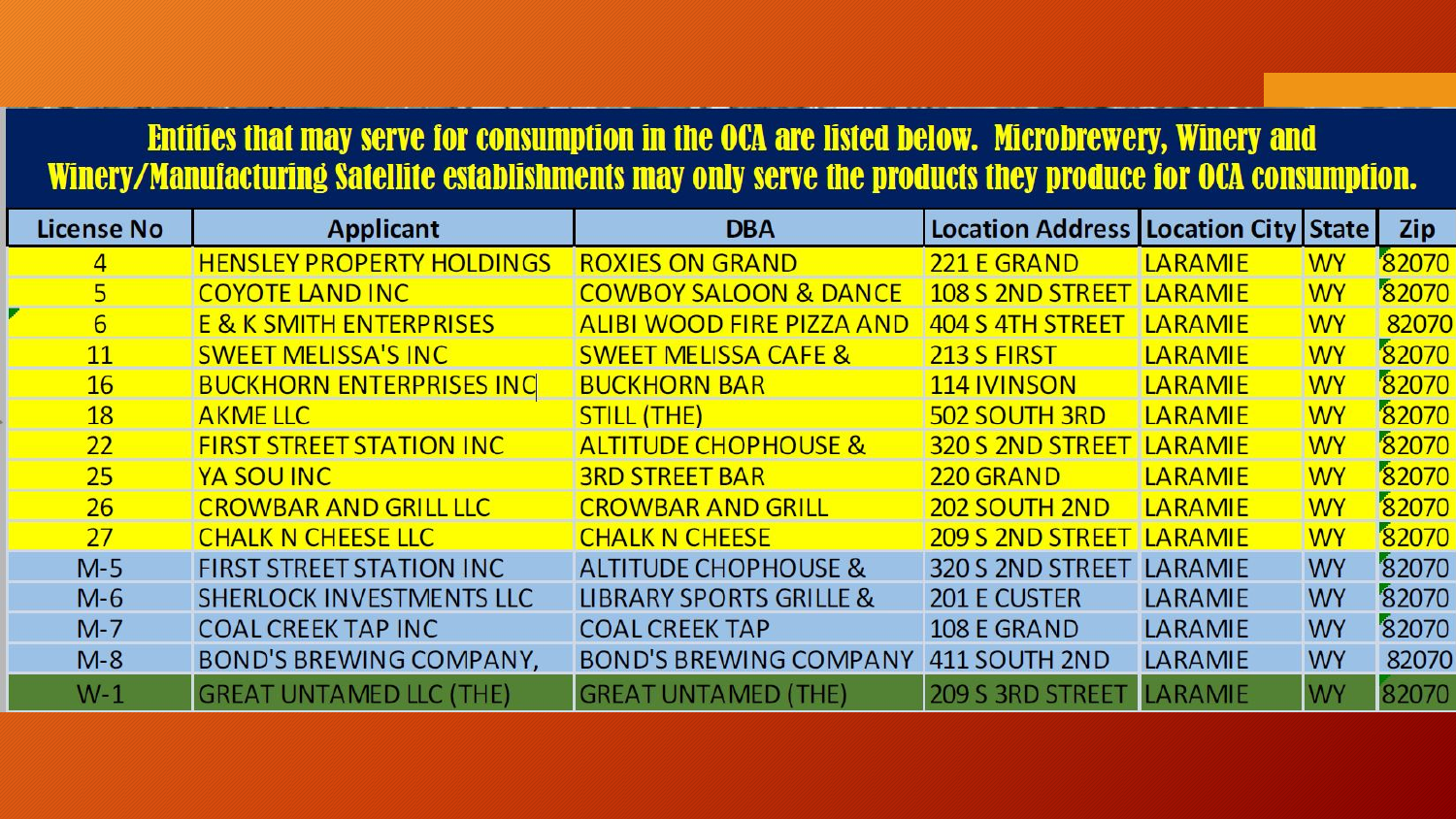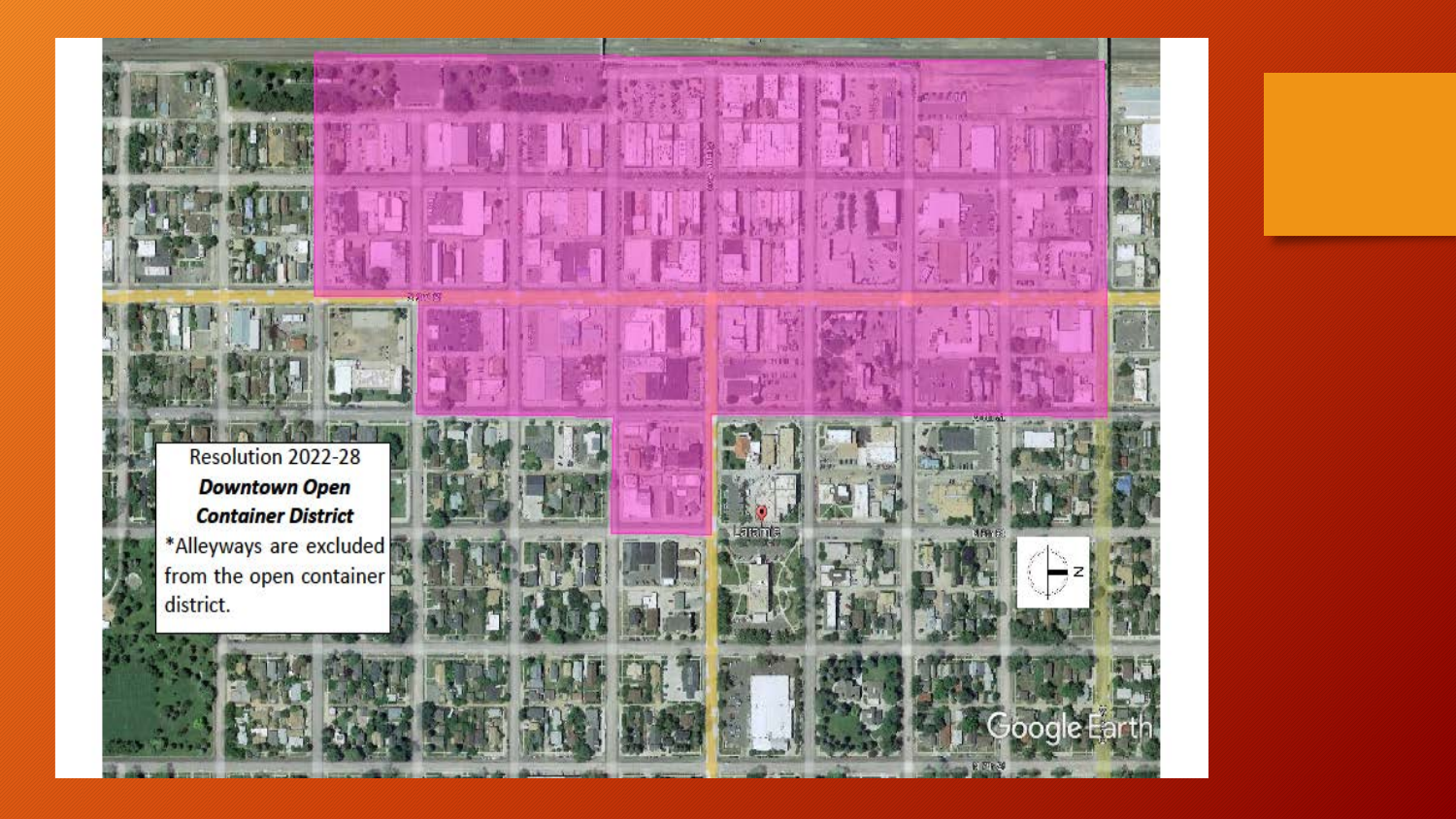### Laramie Jubilee Days

- July 6-10, 2022
- July 2<sup>nd -</sup>July 7<sup>th-</sup> Fairgrounds activities (Kids Horse Show, Ranch Rodeo, Team Roping, Junior Bull Riding, Mr. T Extreme Bulls)
- July 6<sup>th</sup> July 9<sup>th-</sup> Carnival
- July 9<sup>th-</sup> Parade
- July 9<sup>th</sup> Downtown Laramie Brewfest
- July 8-10 PRCA Rodeo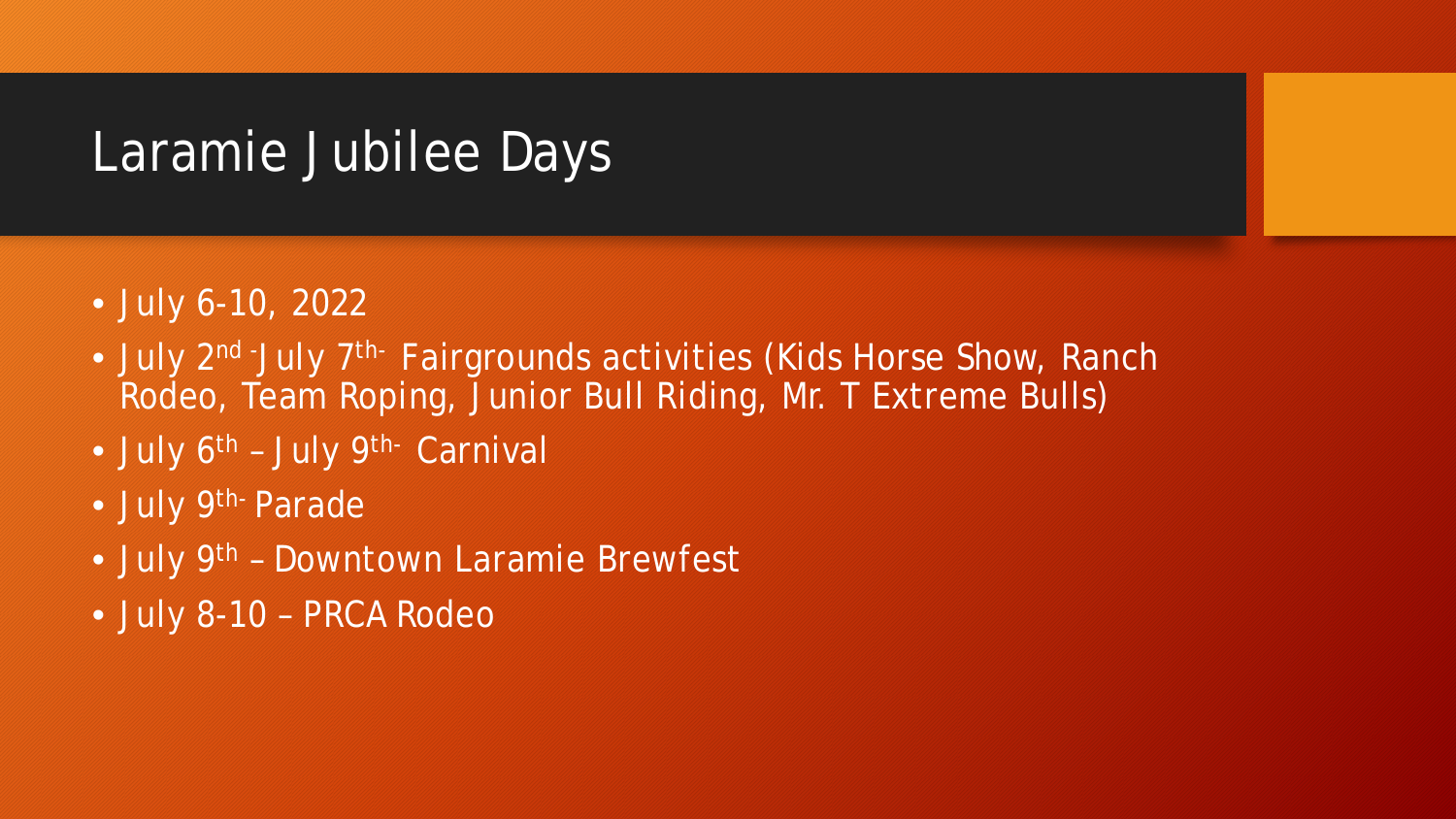# Liquor Laws Changes after Legislative Session

There are not many changes to liquor laws after this year's legislative session. The following were adopted changes to state statutes.

- HB0055- Provides allowances for airport retail liquor licenses.
- HB0015- Allows a political subdivision the provision to subcontract the operations of a golf course or any food and beverage service associated with the golf course to another individual or entity without transferring the club limited retail liquor license held.